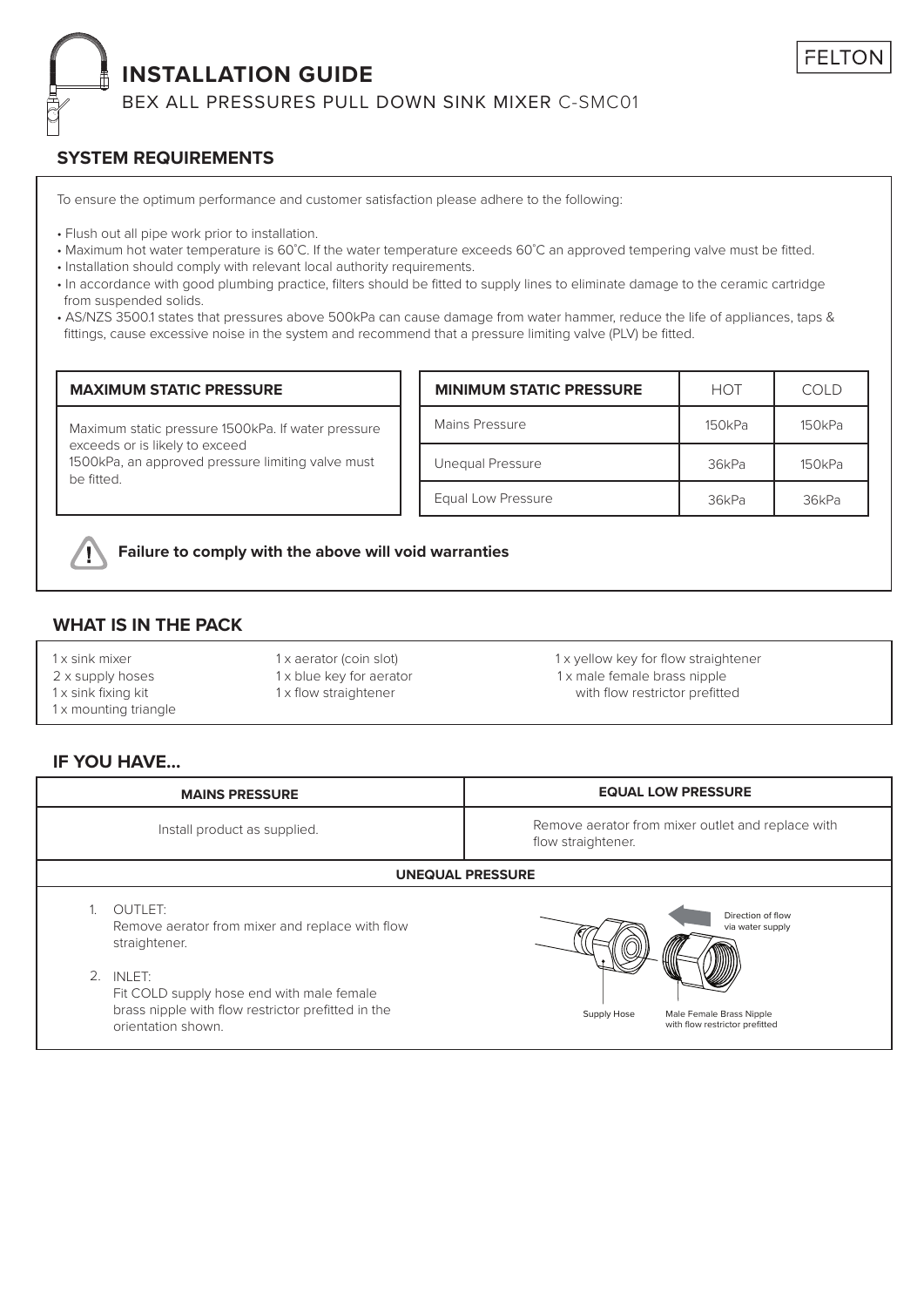### **HOW TO INSTALL**



### **Warranty, Maintenance and Care** YOUR COPY TO KEEP

**FELTON** 

Felton Industries Limited guarantees these mixers to be free from defects in materials and workmanship for a period of ten (10) years from the date of purchase. Fair wear and tear is expressly excluded. This warranty is effective for 10 years from the date of purchase for the supply of replacement parts (only) and 5 years from the date of purchase for plumber's labour relating solely to repairing or replacing the mixer, provided the product is installed by a registered plumber. You must retain proof of purchase of the Mixer (such as an invoice or receipt) and proof of installation by a registered plumber and provide these to Felton on request. This warranty is for manufacturing defects only and does not cover any damage to the product due to abuse negligence or improper installation. This warranty is given on the understanding that the product is installed by a registered plumber and operated according to Felton's installation guide and the Australian/New Zealand standard AS/NZS3500. This warranty is provided to persons who are a "consumer" under the Consumer Guarantees Act 1993 only and for use in domestic/residential dwellings only (not for commercial use).



At no stage should any surface coatings be cleaned with cleaning agents that contain a corrosive acid or a scouring additive. Surface coatings should be cleaned with liquid detergent or soap and water. Any damage caused through the use of an unsuitable cleaner will not be covered by this warranty. This warranty is subject to any other rights or remedies that you may have under the Consumer Guarantees Act 1993 (or any other applicable legislation) and to Felton's Terms of Trade.

Please fill in the details below, attach your receipt to this installation guide and keep as your proof of purchase.

| Date of       |
|---------------|
| Installed by: |